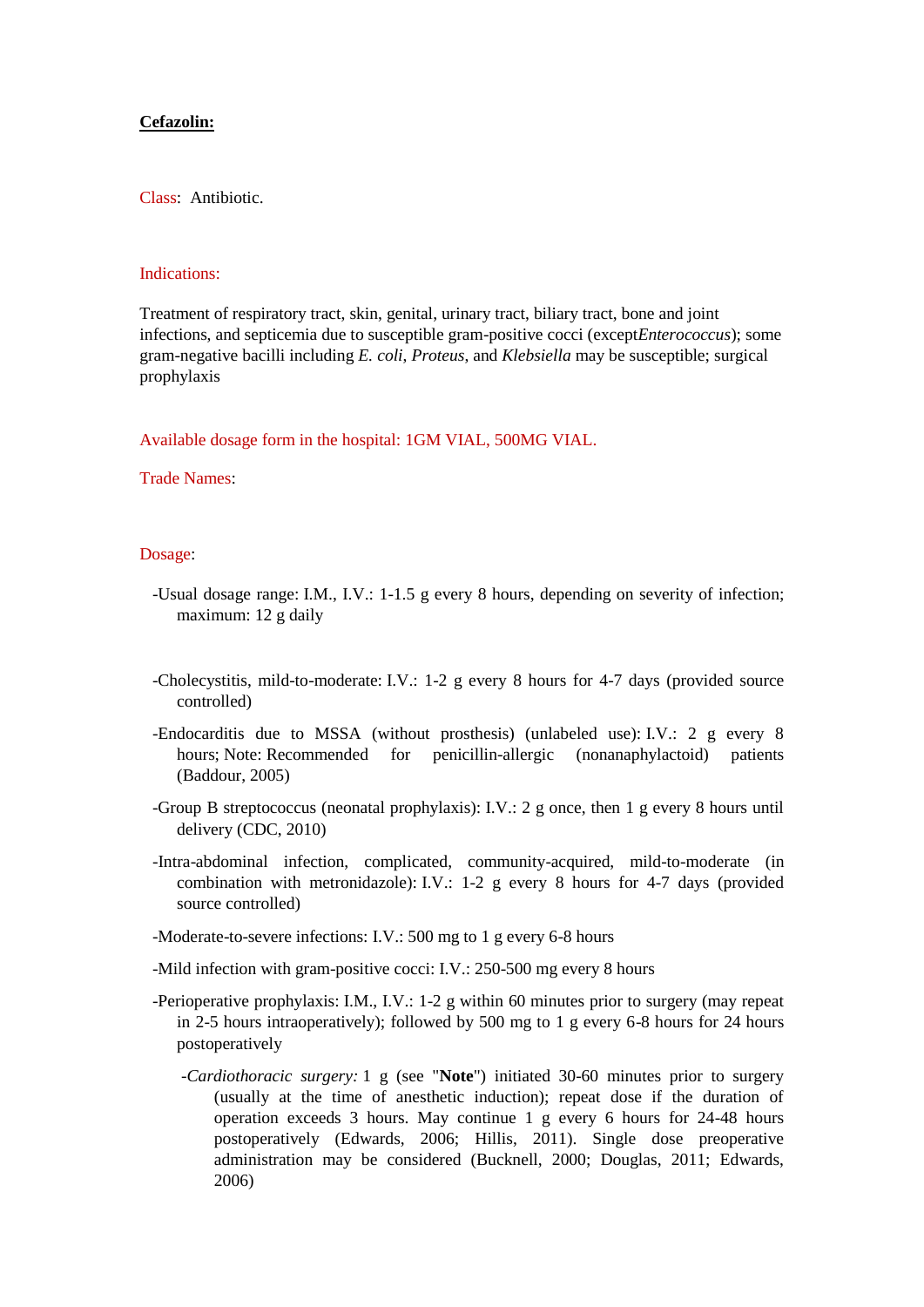- **Note:** For patients weighing >60 kg, the Society of Thoracic Surgeons recommends a preoperative dose of 2 g administered within 60 minutes of skin incision. If the surgical incision remains open in the operating room, follow with 1 g every 3-4 hours unless cardiopulmonary bypass is to be discontinued within 4 hours then delay administration (Engelman, 2007).
- *-Cholecystectomy:* 1-2 g every 8 hours, discontinue within 24 hours unless infection outside gallbladder suspected
- *-Total joint replacement:* 1 g 1 hour prior to the procedure
- -Pneumococcal pneumonia: I.V.: 500 mg every 12 hours
- -Prophylaxis against infective endocarditis (unlabeled use): I.M., I.V.: 1 g 30-60 minutes before procedure. Intramuscular injections should be avoided in patients who are receiving anticoagulant therapy. In these circumstances, orally administered regimens should be given whenever possible. Intravenously administered antibiotics should be used for patients who are unable to tolerate or absorb oral medications.
	- **Note:** American Heart Association (AHA) guidelines now recommend prophylaxis only in patients undergoing invasive procedures and in whom underlying cardiac conditions may predispose to a higher risk of adverse outcomes should infection occur. As of April 2007, routine prophylaxis for GI/GU procedures is no longer recommended by the AHA.
- -Prosthetic joint infection, *Staphylococci* (oxacillin-susceptible): I.V.: 1-2 g every 8 hours for 2-6 weeks (in combination with rifampin) followed by oral antibiotic treatment and suppressive regimens (Osmon, 2013)
- -Severe infection: I.V.: 1-1.5 g every 6 hours
- -UTI (uncomplicated): I.M., I.V.: 1 g every 12 hours

#### Renal Impairment

- -Cl<sub>cr</sub> 35-54 mL/minute: Administer full dose in intervals of  $\geq$ 8 hours
- $-Cl_{cr}$  11-34 mL/minute: Administer 50% of usual dose every 12 hours
- $-Cl_{cr} \leq 10$  mL/minute: Administer 50% of usual dose every 18-24 hours
- -Intermittent hemodialysis (IHD) (administer after hemodialysis on dialysis days): Dialyzable (20% to 50%): 500 mg to 1 g every 24 hours **or** use 1-2 g every 48-72 hours (Heintz, 2009) **or** 15-20 mg/kg (maximum dose: 2 g) after dialysis 3 times weekly (Ahern, 2003; Sowinski, 2001) **or** 2 g after dialysis if next dialysis expected in 48 hours or 3 g after dialysis if next dialysis is expected in 72 hours (Stryjewski, 2007).

**Note:** Dosing dependent on the assumption of 3 times weekly, complete IHD sessions.

-Peritoneal dialysis (PD): 500 mg every 12 hours

 -Continuous renal replacement therapy (CRRT) (Heintz, 2009; Trotman, 2005): Drug clearance is highly dependent on the method of renal replacement, filter type, and flow rate. Appropriate dosing requires close monitoring of pharmacologic response, signs of adverse reactions due to drug accumulation, as well as drug concentrations in relation to target trough (if appropriate). The following are general recommendations only (based on dialysate flow/ultrafiltration rates of 1-2 L/hour and minimal residual renal function) and should not supersede clinical judgment: